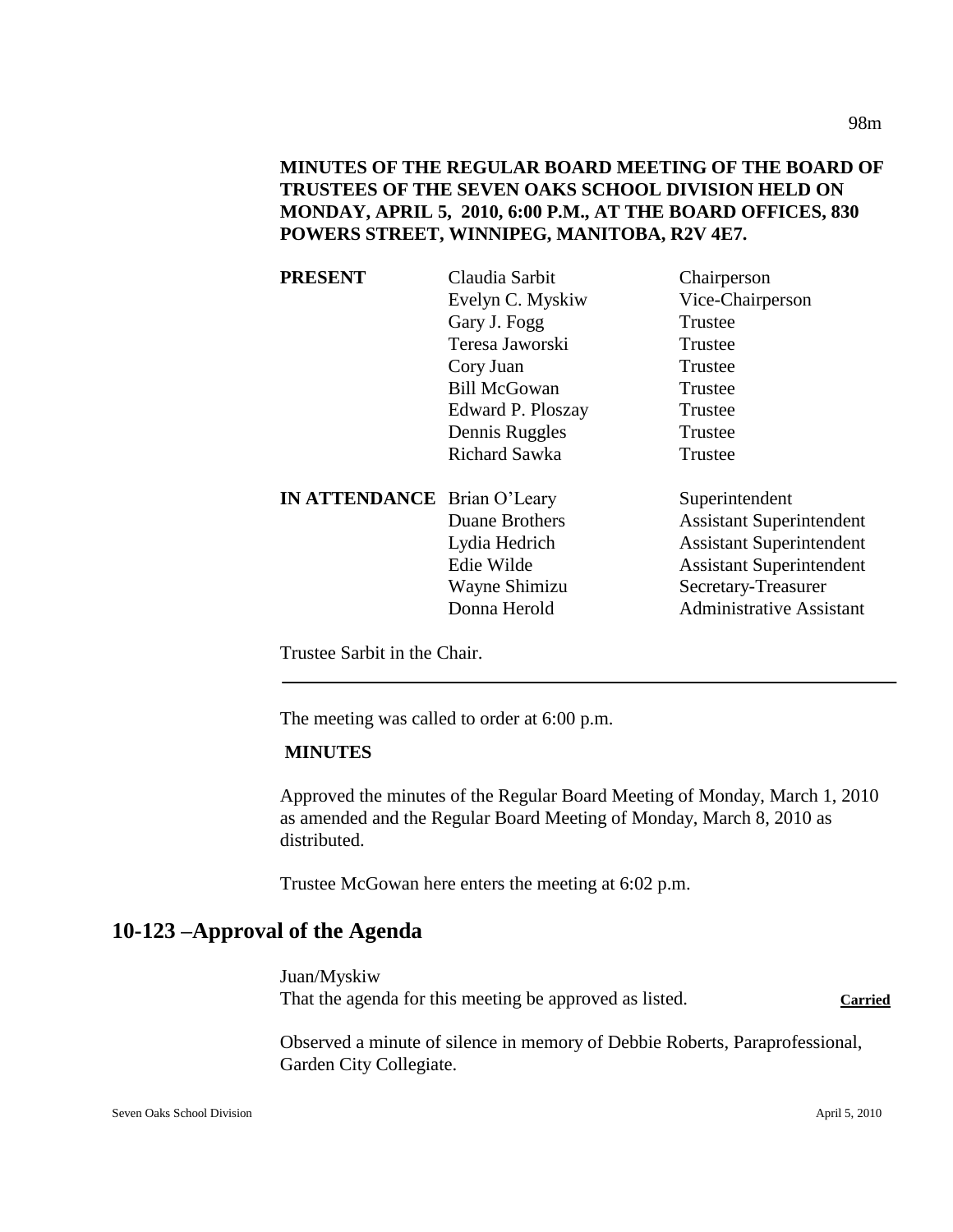Trustee Ruggles here enters the meeting at 6:05 p.m.

### **COMMITTEE OF THE WHOLE**

## **10-124 – Moved into Committee of the Whole at 6:06 p.m.**

### **COMMITTEE OF THE WHOLE**

Fogg/Jaworski That the Board move into Committee of the Whole. **Carried**

Trustee Myskiw in the Chair.

### **SUPERINTENDENTS' PERSONNEL REPORT**

## **10-125 – Superintendents' Personnel Report**

Jaworski/Sawka That the Superintendents' Personnel Report be ratified. **Carried**

#### TEACHER APPOINTMENTS

Jason Vanderhooft was appointed to a full-time (1.00) Teacher-General (permanent) contract effective September 7, 2010.

Appointed the following to Limited Teacher-General (term) contracts:

Samantha Evans, full-time (1.00) effective April 5, 2010 to June 30, 2010 Jo Fredericks, full-time (1.00) effective April 5, 2010 to June 30, 2010 Catherine Hart, full-time (1.00) effective February 16, 2010 (indefinite) Sharon Hollins, full-time (1.00) effective September 7, 2010 (indefinite) Scott Kirkpatrick, full time (1.00) effective March 2, 2010 (indefinite) Gabrielle Legare, full-time (1.00) effective September 7, 2010 to June 30, 2011

#### SUBSTITUTE TEACHER APPOINTMENTS

Appointed the following to substitute teacher contracts effective the 2009-2010 school year: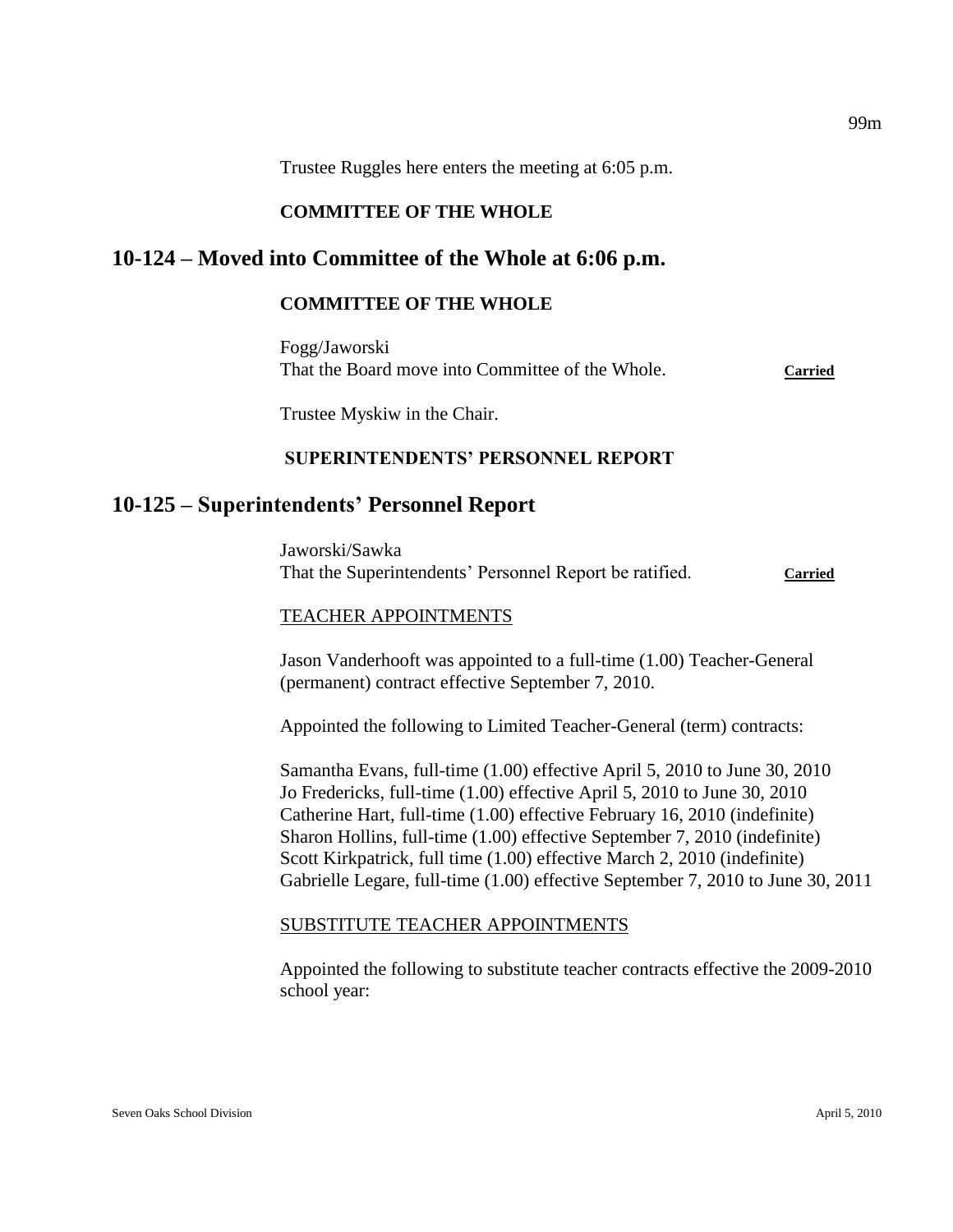### **SUPERINTENDENTS' PERSONNEL REPORT**

| <b>Christine Boniello</b> | <b>Adeline Melnick</b> |
|---------------------------|------------------------|
| <b>Jayme Davey</b>        | Coi Nguyen             |
| Darcy Dewit               | Stephen Oberheu        |
| Melissa Francis           | Kelly Reimer           |
| Joyce Hill                | Joel Reinecke          |
| Marilyn Hosfield          | <b>Jason Ritchot</b>   |
| Sharon Kaye               | Sabrina Sheocharan     |
| Erin Lees                 | Barbara Shukster       |
| <b>Steven Mariano</b>     | Peter Van Ginkel       |
| <b>Tracy Medeiros</b>     | Laura Veitch           |

### BUS DRIVER APPOINTMENT

Appointed Erika Branicki to a 4 hour, On Supply, Bus Driver position effective February 16, 2010.

#### SECRETARY APPOINTMENT

Appointed Annette Tretiak to a full-time (1.00) secretarial position effective March 25, 2010.

#### TEACHER LEAVES OFABSENCE

Granted Karren Blatz a part-time (.50) leave of absence, without pay, effective March 27, 2010 to June 30, 2010.

Granted leaves of absence, without pay for the 2010-2011 school year to:

Cheryl Deans (.50)

Jasmin Cavanaugh (.40) Laura Toppazzini-Bazan (.50)

#### TEACHER MATERNITY / PARENTAL LEAVES

Granted maternity / parental leaves effective the 2010-2011 school year to:

Lorie Rempel

Arden Hill Melissa Rioux

Granted maternity / parental leave to Mary-Lynn Berti effective May 25, 2010 to May 22, 2011.

100m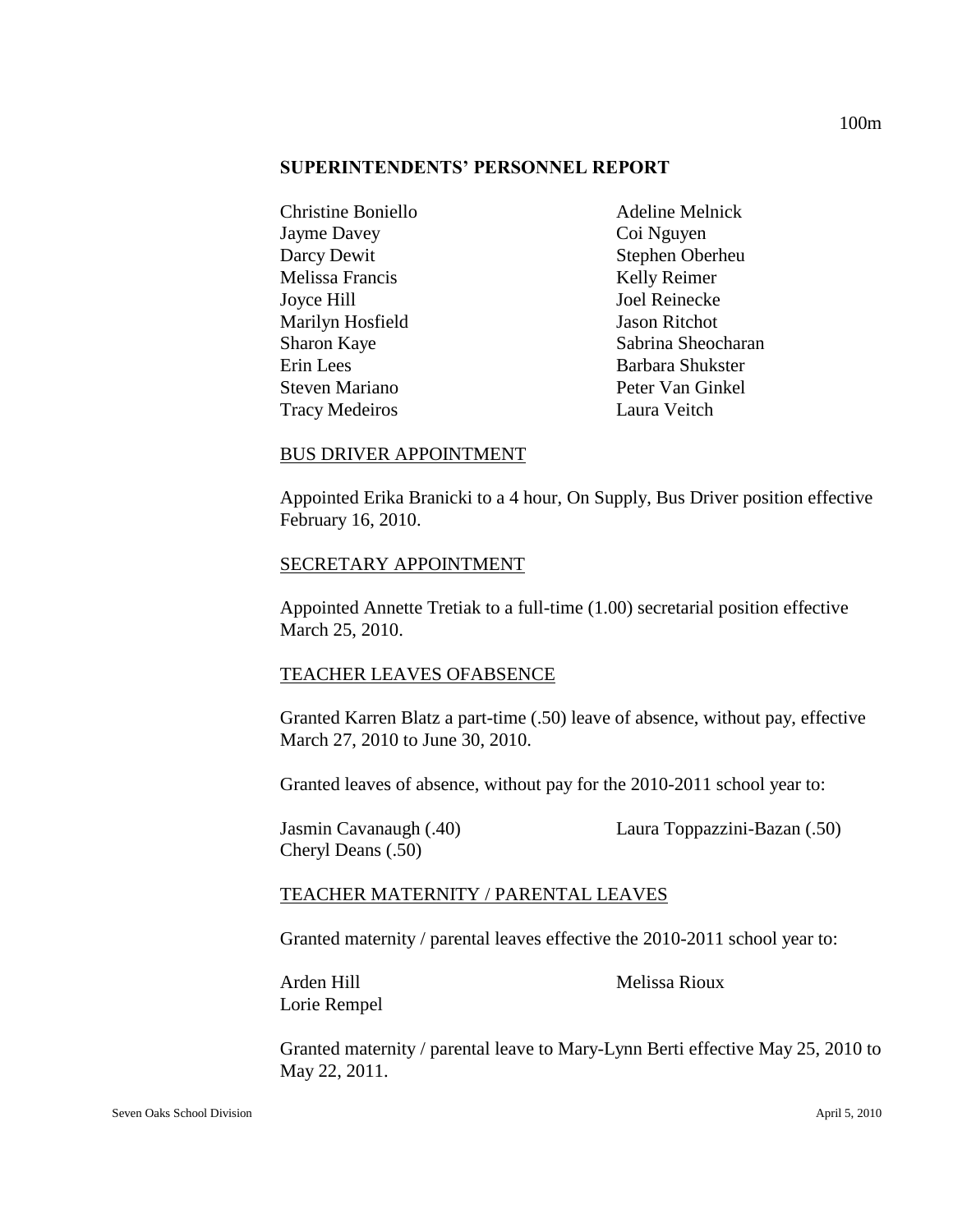### **SUPERINTENDENTS' PERSONNEL REPORT**

### CLERICAL LEAVE OF ABSENCE

Granted Julie-Ann Lodge an extension of her part-time (.50) leave of absence, without pay, effective July 12, 2010 to July 12, 2011.

### PARAPROFESSIONAL LEAVE OF ABSENCE

Granted Jodi-Lee Stuart to a full-time (1.00) leave of absence, without pay, effective April 5, 2010 to June 30, 2011.

#### BRIGHT FUTURES RESIGNATION

Received notice of intent to resign from Jamie Friesen, Student Parent Support Worker, effective March 12, 2010.

### ELECTRICIAN RESIGNATION

Received notice of intent to resign from Angelo Iezzi, Electrician, effective March 26, 2010.

## SECRETARY RESIGNATION

Received notice of intent to resign from Lynne Petit, School Secretary, effective April 16, 2010.

## TECHNOLOGY ASSISTANT RESIGNATION

Received notice of intent to resign from Rita Ghosh, Technology Assistant, effective April 5, 2010.

## TEACHER RESIGNATIONS

Received notice of intent to resign from Guy Dubé, Teacher, effective March 31, 2010

### TEACHER RETIREMENTS

Received notice of intent to retire from Maureen Justice-Dupuis and Susan Popeski, effective June 30, 2010.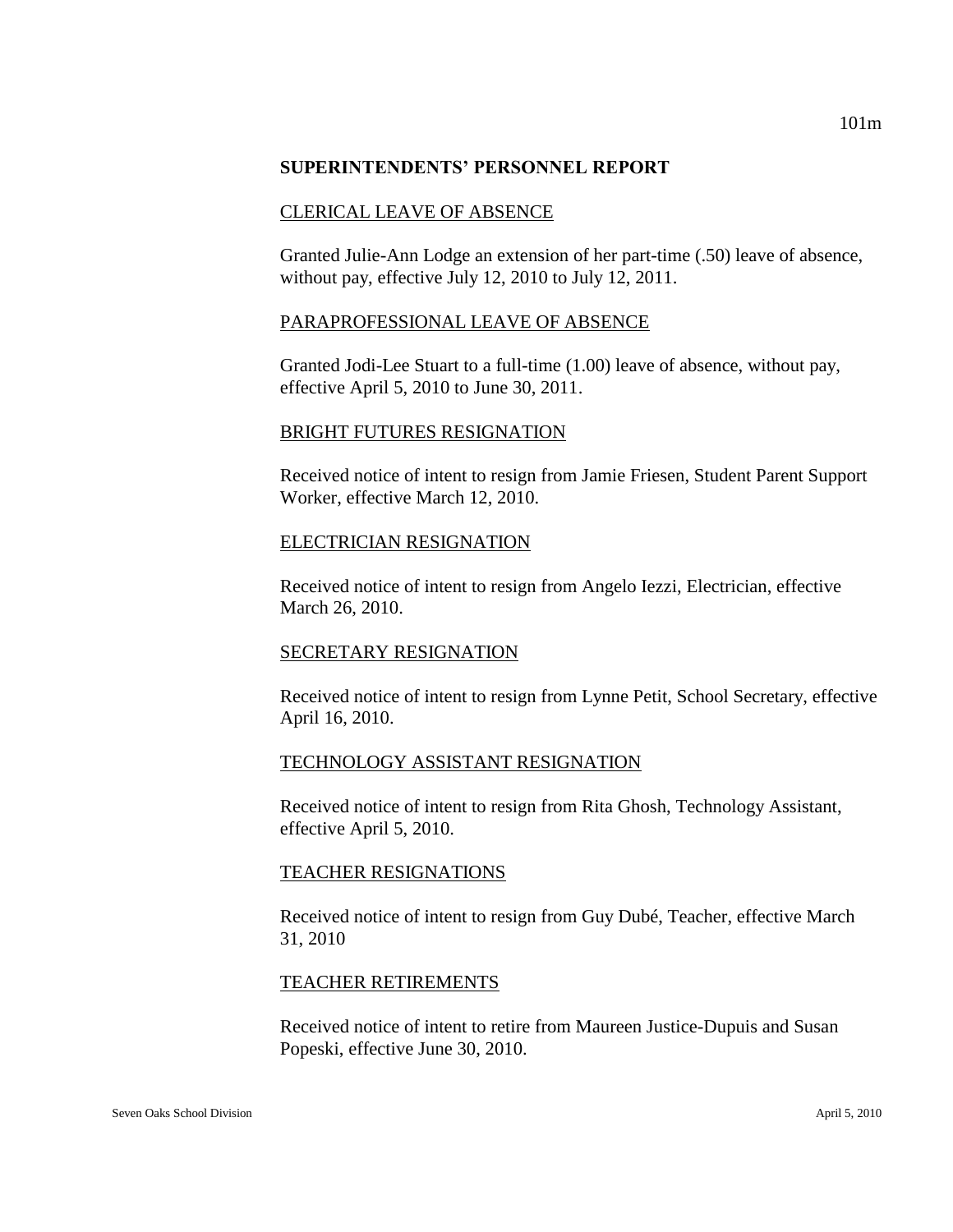#### **SUPERINTENDENTS' REPORT**

The following matters were received as information:

- **Personnel Matters.**
- Public Schools Finance Branch Portable Link Update.
- Sunny Mountain Daycare Update.
- **Level I Funded Students.**

Trustee Sarbit in the Chair.

## **SPECIAL ORDERS**

7:30 p.m. Scott Brooks, West Kildonan Collegiate High School Field Lacrosse Program – request for funding.

## **10-126 – 2009-2010 Board Calendar**

 Juan/Fogg Approved that the Informal Board meeting scheduled for Monday, May 3, 2010 be changed to Monday, June 7, 2010 on the 2009-2010 Board Calendar.

**Carried**

## **10-127 – By-Law No. 2-2010**

Ruggles/Jaworski That By-Law No. 2-2010 for the purpose of borrowing the sum of \$452,000.00 and issuing debentures therefore, for the purpose of the New High School – Riverbend Replacement School (West Kildonan Collegiate) be given first reading. **Carried**

## **SUPERINTENDENTS' REPORT**

Superintendent Brian O'Leary read the following passage from *Good Education in an Age of Measurement,* Gert J.J. Biesta.

"Although I do not wish to pretend that the ideas presented in this book will settle the discussion about good education once and for all, I have been encouraged by the ways in which those involved in teaching at many different levels and in many different contexts have responded to my work and have found some of the insights and ideas useful. I particularly would like to mention my colleagues and students at the Institute of Education of the University of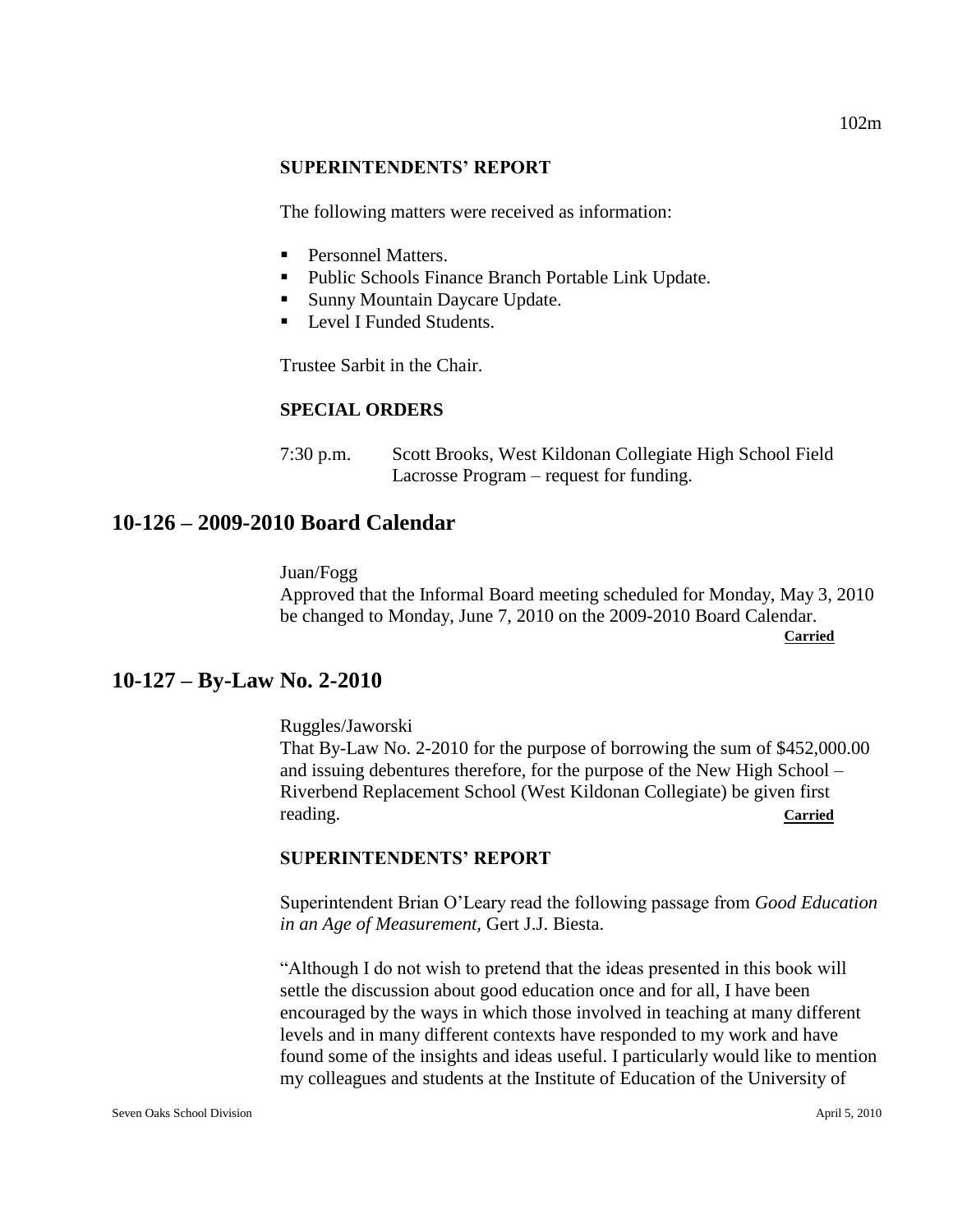Stirling, my new academic home; **the inspiring people from the Seven Oaks School Division in Winnipeg, Canada;** and staff and students at the University of Örebro and at Mäardalen University, Sweden and at the University of Oulu, Finland<sup>"</sup>

## **CONSENT AGENDA**

## **10-128 – Consent Agenda**

McGowan/Ploszay That the Consent Agenda be approved. **Carried**

SOTA Wine and Cheese – June 3, 2010

Granted permission for SOTA to hold a Wine and Cheese reception honouring Retired and Long Service teachers on June 3, 2010 from 4:00 p.m. to 6:00 p.m. at Garden City Collegiate – Commons.

WKCI 25 Year Class High School Reunion

Approved the Facilities Rental Application submitted by the WKCI 25 Year Class High School Reunion Committee for use of the gym at West Kildonan Collegiate from 6:00 p.m., Saturday, July 31, 2010 to 1:00 a.m. Sunday, August 1, 2010.

Cheque Listing – March 2010

That cheques #2102743-#2103197, #210105-#210132 (US), direct deposit #210003534-#210004132, and pre-authorized debit #20100, in the amount of \$4,706,835.02 be approved.

AMEC Earth & Environmental Invoice No. A02351749

That Invoice No. A02351749 for A.E. Wright/Riverbend Portables in the amount of \$7,063.38 be paid to AMEC Earth and Environmental.

Appin Associates Invoice No. B5532485059

That Invoice No. B5532485059 for the Garden City West HVAC project in the amount of \$2,373.04 be paid to Appin Associates.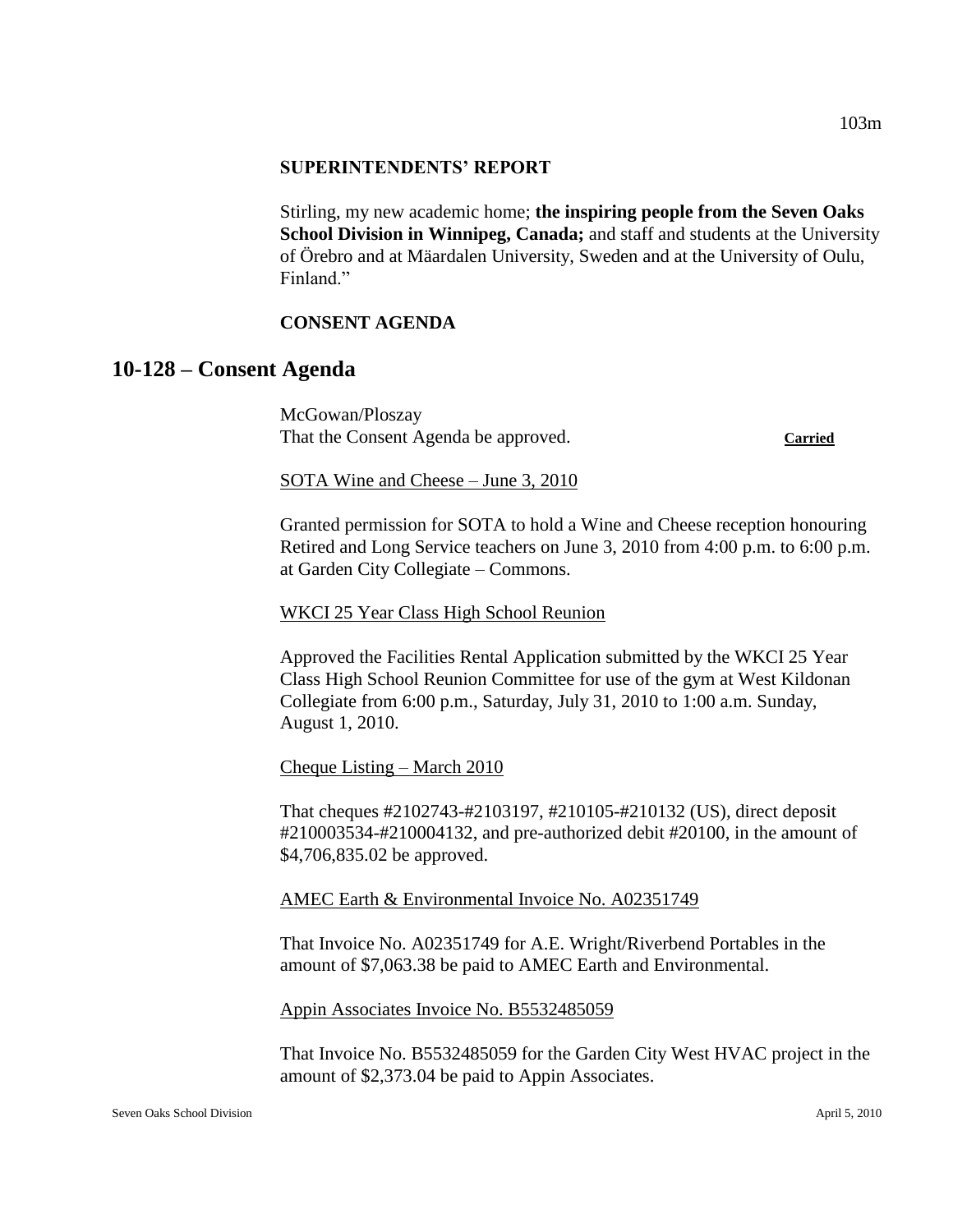### **CONSENT AGENDA**

#### East Side Ventilation Certificate of Payment No. 7

That Certificate of Payment No. 7 for the Seven Oaks Middle School Ventilation System Upgrade project in the amount of \$5,937.45 be paid to East Side Ventilation.

#### Statutory Holdback on East Side Ventilation Certificate of Payment No. 7

That 7-1/2% Statutory Holdback on Certificate of Payment No. 7 for the Seven Oaks Middle School Ventilation System Upgrade project in the amount of \$429.83 be paid to the SOSD / Eastside 411 SOMS Ventilation account.

#### Lombard North Group Invoice No. 534-10

That Invoice No. 534-10 for the Amber Trails Land Exchange in the amount of \$4,462.50 be paid to Lombard North Group.

#### Lombard North Group Invoice No. 537-10

That Invoice No. 537-10 for the Maples Site Sports Field Redevelopment project in the amount of \$3,064.41 be paid to Lombard North Group.

#### Number Ten Architectural Group Invoice No. 7700

That Invoice No. 7700 for the Garden City Collegiate Link project in the amount of \$1,660.80 be paid to Number Ten Architectural Group.

#### Number Ten Architectural Group Invoice No. 7701

That Invoice No. 7701 for the Garden City Collegiate West Groom Room & Elevator project in the amount of \$799.12 be paid to Number Ten Architectural Group.

#### Number Ten Architectural Group Invoice No. 7673

That Invoice No. 7673 for the Renovations at Edmund Partridge Community School in the amount of \$5,071.63 be paid to Number Ten Architectural Group.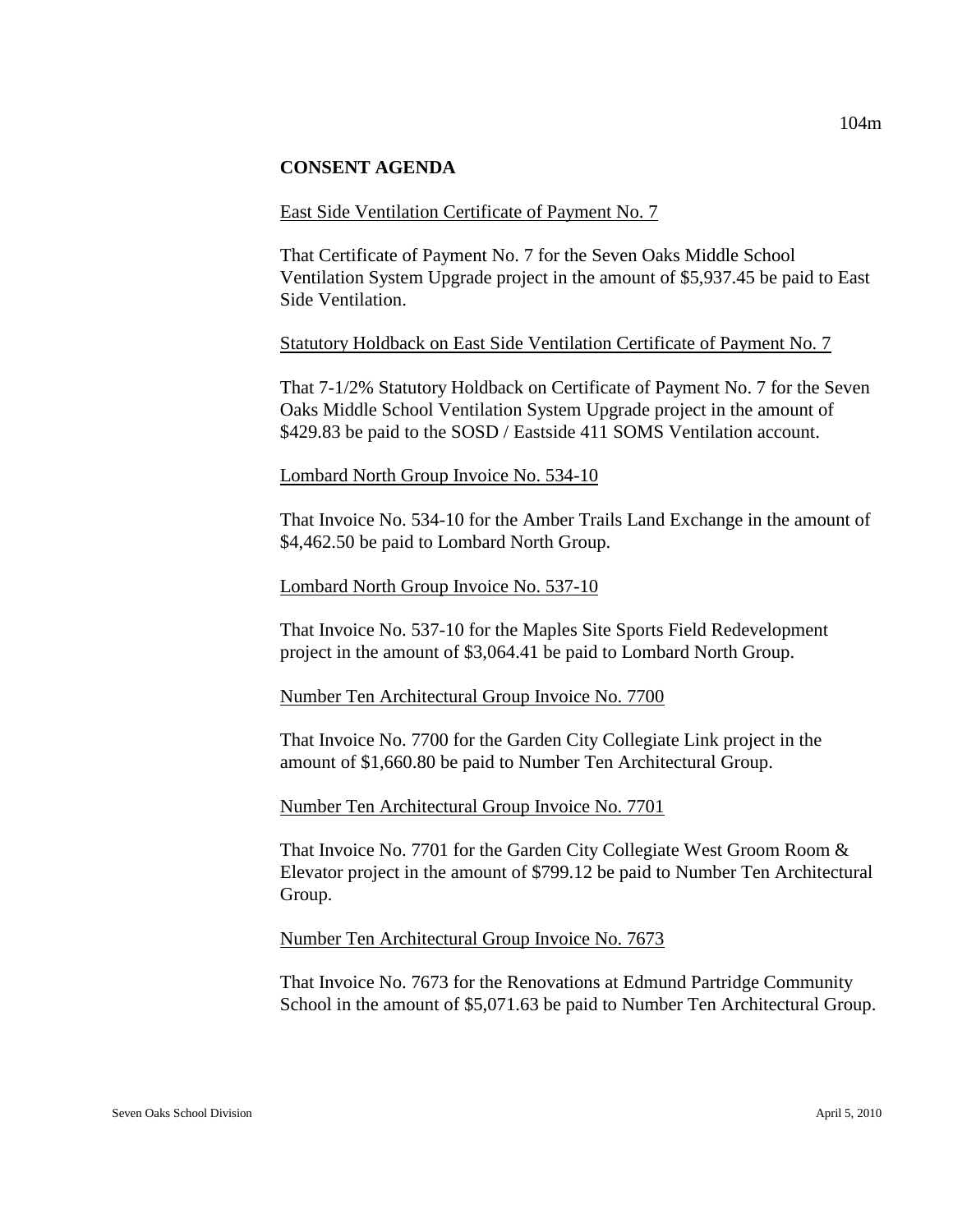### **CONSENT AGENDA**

#### Number Ten Architectural Group Invoice No. 7675

That Invoice No. 7675 for the West St. Paul Groom Room Lifts/Ramp project in the amount of \$1,279.48 be paid to Number Ten Architectural Group.

Number Ten Architectural Group Invoice No. 7780

That Invoice No. 7780 for the Renovations at Edmund Partridge Community School in the amount of \$383.33 be paid to Number Ten Architectural Group.

Number Ten Architectural Group Invoice No. 7781

That Invoice No. 7781 for the West St. Paul Groom Room, Lifts/Ramp project in the amount of \$68.01 be paid to Number Ten Architectural Group.

Number Ten Architectural Group Invoice No. 7787

That Invoice No. 7787 for the Garden City Collegiate West Groom Room & Elevator project in the amount of \$1,092.38 be paid to Number Ten Architectural Group.

#### **POLICY COMMITTEE**

## **10-129 – Policy DJDD – Corporate Credit Card Policy**

Jaworski That Policy DJDD - Corporate Credit Card Policy be approved for inclusion in the Policy Manual. **Carried**

# **10-130 – Policy DJDJ – Hand Held Wireless Communication Device (Cell Phone)**

Juan

That Policy DJDJ - Hand Held Wireless Communication Device (Cell Phone) Policy be approved for inclusion in the Policy Manual. **Carried**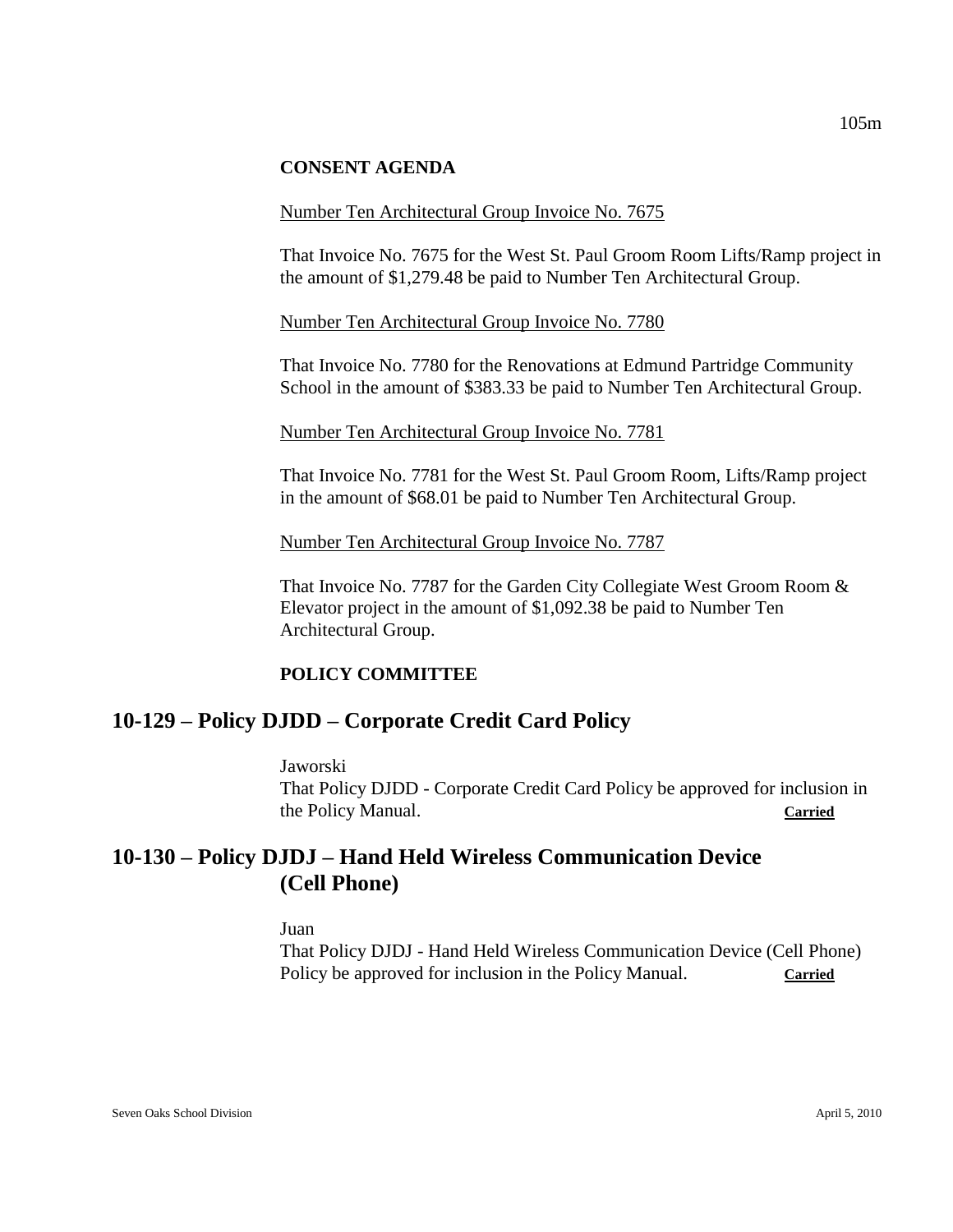# **10-131 – Policy GABAB – A Procedure for Worker Participation in Workplace Safety and Health Activities**

Ploszay

That Policy GABAB - A Procedure for Worker Participation in Workplace Safety and Health Activities be approved for inclusion in the Policy Manual. **Carried**

# **10-132 – Policy GABAB-R1 – Committee Rules for Discharging Duties Under The Workplace Safety and Health Act**

Jaworski

That Policy GABAB-R1 - Committee Rules for Discharging Duties Under the Workplace Safety and Health Act be approved for inclusion in the Policy Manual. **Carried**

## **10-133 – Policy GABAC – Site Inspection Procedures**

Juan

That Policy GABAC – Site Inspection Procedures be approved for inclusion in the Policy Manual. **Carried**

## **10-134– Policy GABAC-R1 – Scheduled Inspections of Building Systems**

Ploszay

That Policy GABAC-R1 – Scheduled Inspections of Building Systems be approved for inclusion in the Policy Manual. **Carried** 

# **10-135– Policy GABAD – Resolution Procedures for Safety and Health Concerns**

Jaworski That Policy GABAD – Resolution Procedures for Safety and Health Concerns be approved for inclusion in the Policy Manual. Carried

# **10-136– Policy GAB-1 – Duties of Workplace Safety and Health Committees and School Division**

Juan That Policy GAB-1 – Duties of Workplace Safety and Health Committees and School Division be approved for inclusion in the Policy Manual. **Carried**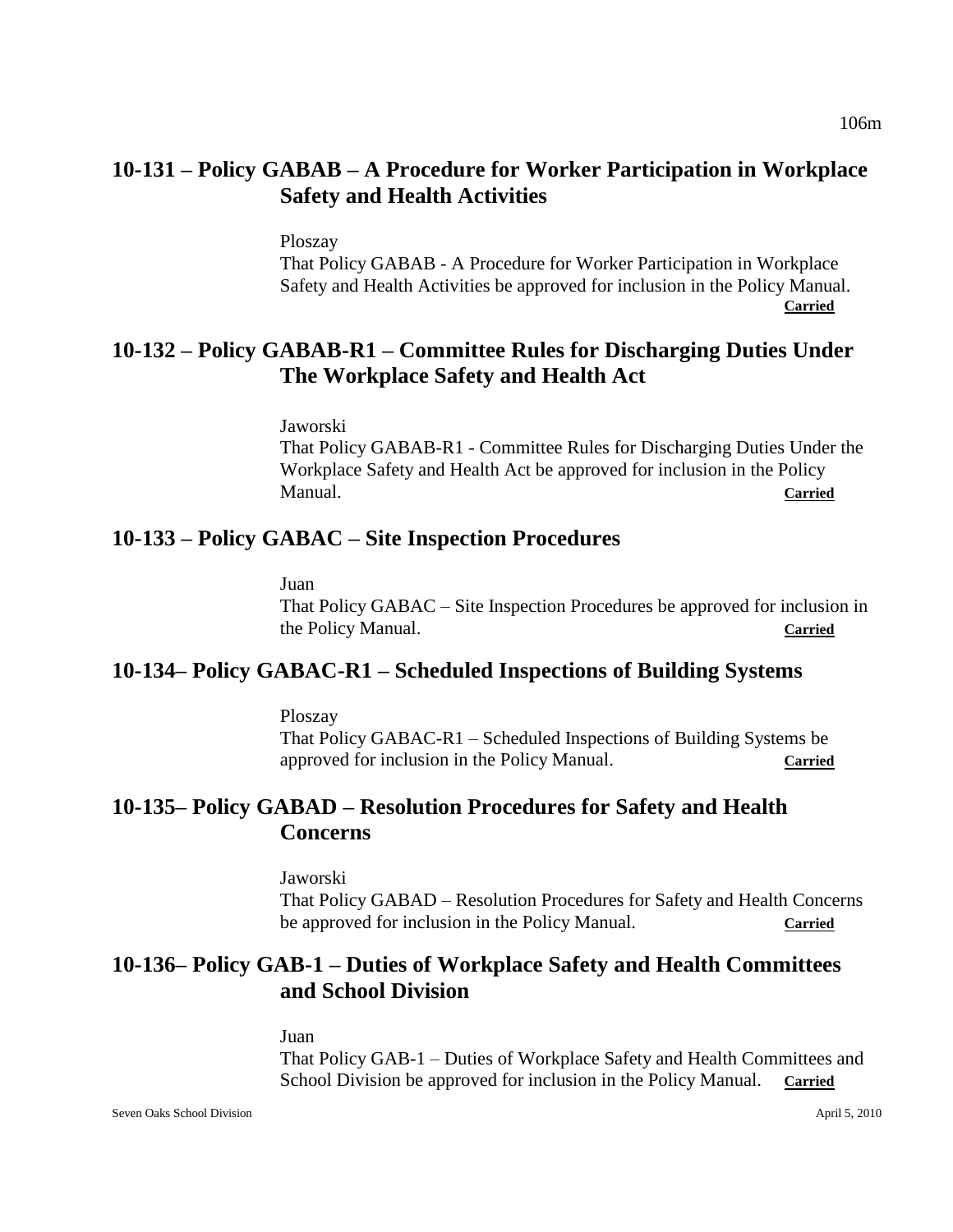#### **CONFERENCE REPORTS**

Gwen Birse, Principal, É.S.O.M.S.: PRIME: Patterns and Algebra, December 8 to 10, 2009 - Toronto, Ontario.

Adair Warren, Principal, Met School: Big Picture - Principals' Conference, March 11 and 12, 2010 - Nashville, Tennessee.

Wendy Chase, Teacher, Maples Collegiate: NAREN National Conference - Youth-at-Risk, February 16 to 19, 2010 - Panama City Beach, Florida.

Tina Lindsay, Teacher, É.S.O.M.S.: TCEA - 2010 Texas Computer Education Association, February 8 to 12, 2010 - Austin, Texas.

Kristen Koshelanyk, Teacher, É.S.O.M.S.: Learning Through the Arts - Banff, Alberta.

Gillian Prout, Teacher, Elwick Community School: The Literacy Promise - Opening Doors for the Adolescent Learner, February 17 to 20, 2010 - Salt Lake City.

Amber Sholikowski, Teacher, Elwick Community School: The Literacy Promise - Opening Doors for the Adolescent Learner, February 16 to 19, 2010 - Salt Lake City, Utah.

Claudia Sarbit, Trustee: ASCD – Critical Transformation, March 2 to 8, 2010 – San Antonio, Texas.

## **OTHER REPORTS**

Overview of the Manitoba School Boards Conference and AGM, March 18 to 20, 2010, Winnipeg and the Board congratulated Trustee Dennis Ruggles on his election as Director, Region 5.

## **CORRESPONDENCE**

- Manitoba News Release: Provincial Budget to be Introduced March 23: Wowchuk. Province Releases Third Quarter Financial Report.
- Rick Dedi, Executive Director, Public Schools Finance Board: Authorization to proceed with the Garden City Collegiate West - Steam Unit Ventilator Replacement - Construction project.
- **MSBA e-bulletins: March 3, 2010 and March 24, 2010.**
- Borderland School Division: Superintendent/CEO Bulletin.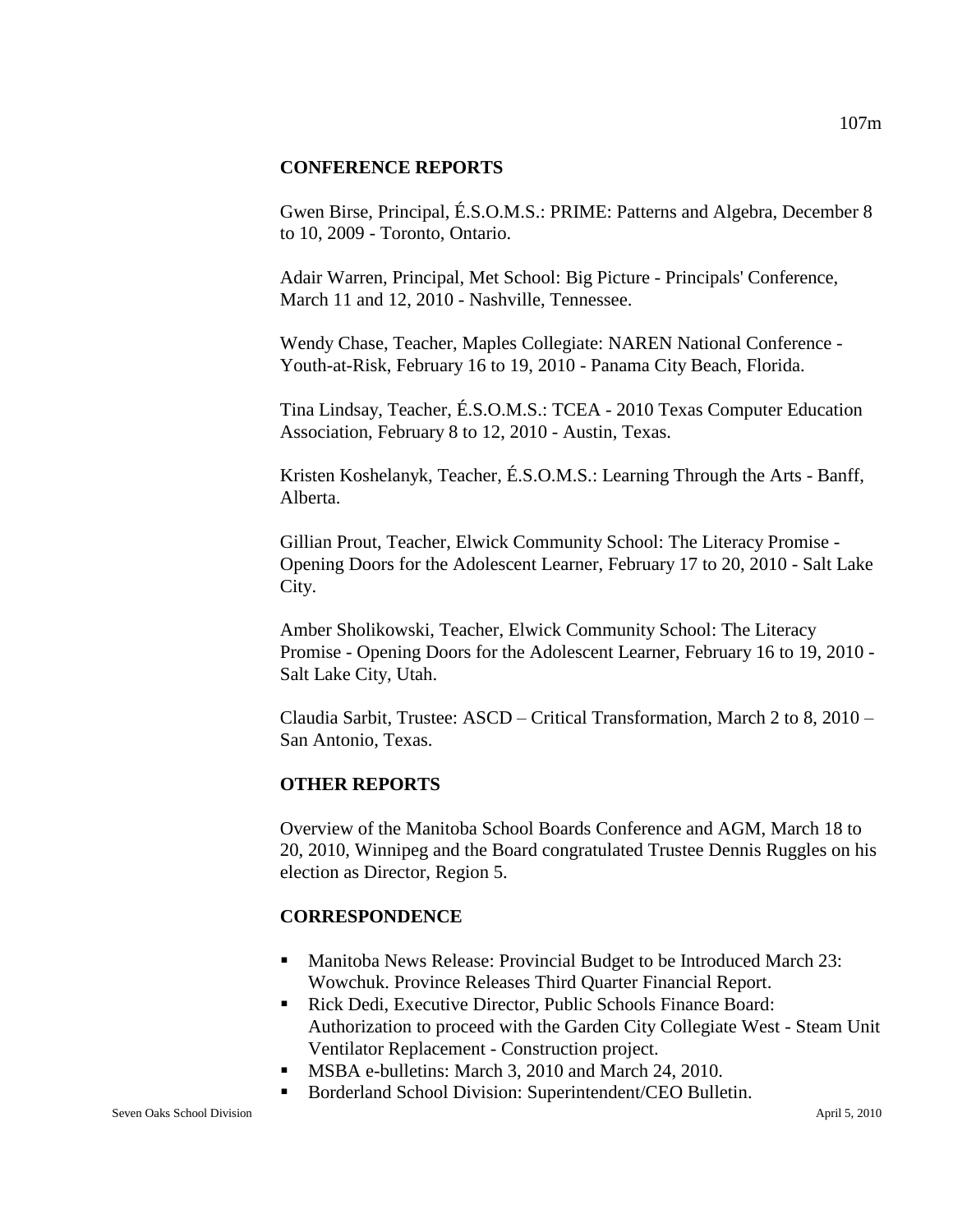## **CORRESPONDENCE**

- Louis Riel School Division: Letter from Marilyn Seguire, Chair of the Board and Terry Borys, Superintendent of Schools and CEO regarding the Budget for the 2010-2011 operating year and Media Release.
- Poste De Direction Commission Scolaire Francophone Du Yukon: Direction École Émilie-Tremblay.
- Saibal Basu, Senior Process Engineer/Senior Associate, Stantec Consulting: West St. Paul School Sewage Treatment Plant - Plant Assessment and Environment Act Proposal.
- Claudia Sarbit, Chair of the Board, Seven Oaks School Division: Letter to Nancy Allan regarding Portioning Rates on Properties for Taxable Assessment Purposes.
- **MSBA Executive Highlights March 17, 2010.**
- Randy Stankewich, Schools' Finance Branch, MECY: 2009 Enrolment Report (summarizes enrolment by grade for all schools in Manitoba as reported on September 30, 2009).
- Rick Dedi, Executive Director, Public Schools Finance Board: The Annual Report of The Public Schools Finance Board for the period ending June 30, 2009.
- Craig Wallis, Labour Relations Consultant, MSBA: Non-Teaching Pension Plan Administration Account: Contribution Holiday.
- Deborah Schultz, Labour Relations Secretary, MSBA: Minutes of Pension Trustees Meeting held September 23, 2009.
- Labour Relations Divisional Mail, MSBA: Salary Bulletin No. 03-2010. The Winnipeg School Division and The Winnipeg Association of Non-Teaching Employees - Ratified Agreement.
- Wayne Shimizu, Secretary-Treasurer, Seven Oaks School Division: Notice of Tax Requirements 2010, as submitted to the City of Winnipeg, RM of West St. Paul, RM of St. Andrews, and Calculation of 2010 Special Levy and Adjustment re: D.S.F.M. 2009 Special Levy submitted to Division Scolaire Franco-Manitobaine, with a copy of all of the above-listed sent to Steven Power, Director, Schools' Finance Branch.
- Derek Olson, Hill Sokalski Vincent Walsh Trippier: Letter regarding February 24, 2010 Injury at Forest Park School.
- **Workers Compensation Rate Survey 2010: Summary of 2009 & 2010 WCB** Assessments Rates for School Divisions in Manitoba.
- Cliff Meder, Director of Operations, Seven Oaks School Division: Letter to Andrea Lawson at Public Schools Finance Board regarding Leila North Community School Portable Classrooms.
- **Peter Johannsson, City of Winnipeg: Lease Agreement between the City of** Winnipeg and the Seven Oaks School Division for a portion of Riverbend Park (for operating up to six portable classrooms at Riverbend School).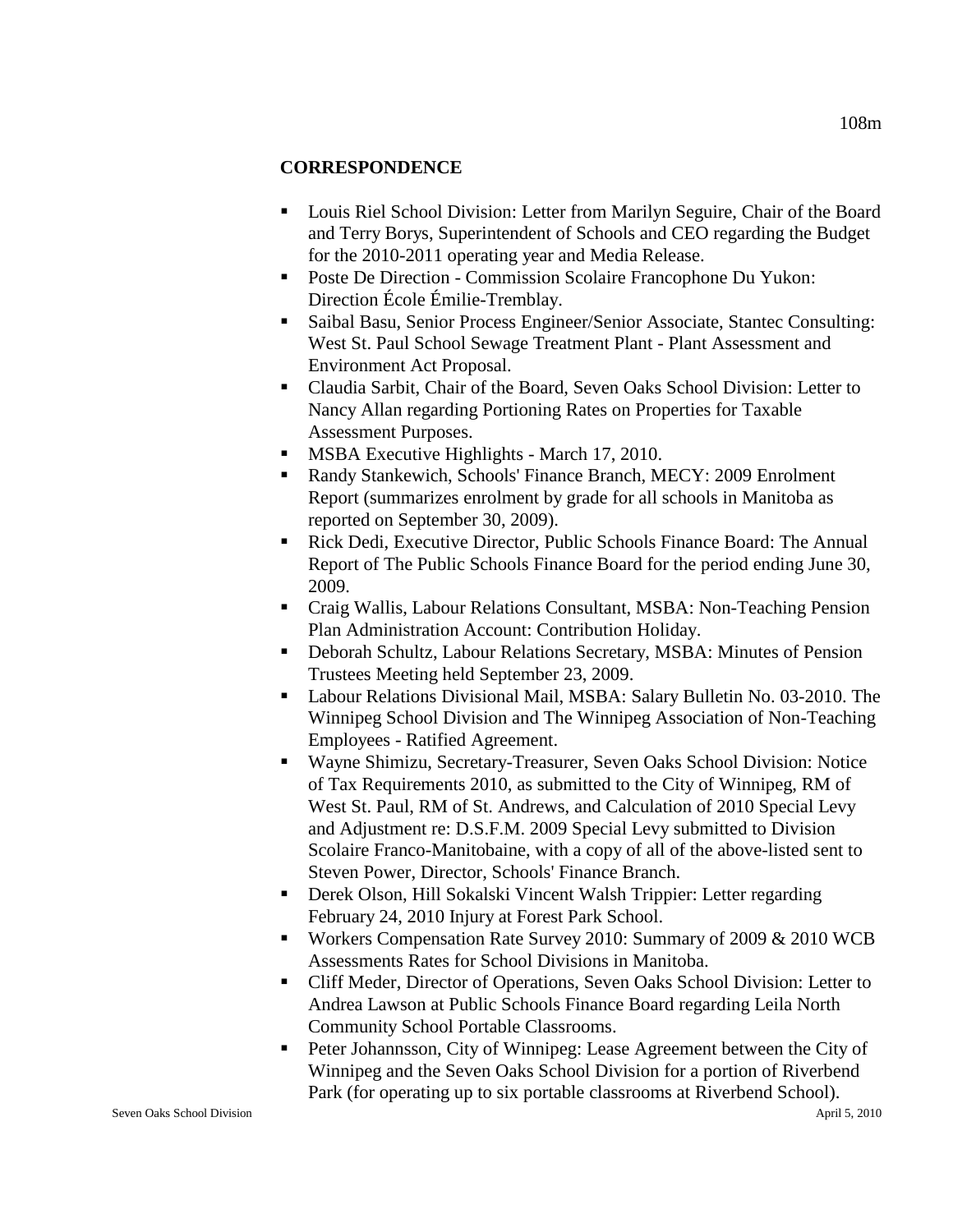## **CORRESPONDENCE**

- M. Lemoine, Deputy City Clerk, City of Winnipeg: 2010 Mill Rates for the Education Support Levy and Special Levy.
- Wayne Shimizu, Secretary-Treasurer, Seven Oaks School Division: Letter to Dell Canada Inc. to extend the term on the Seven Oaks School Division Desktop Tender, as awarded to Dell, for a fourth and fifth year.
- George Coupland, Director, Labour Relations, MSBA: Regional Collective Bargaining Meetings - April 2010 (note: Regions 5 & 6 meeting on Wednesday, April 21, 2010 at Norwood Hotel).
- **Paul Cuthbert, Superintendent & CEO, Evergreen School Division: Thank** you letters to teachers: Dan Hill, É.S.O.M.S.; Jenni Magnus, Constable Finney; Melissa Rogers, A.E. Wright; Sonja Wiens, Constable Finney; and Principals: Gary Jackson, Constable Finney; Cindy Burkett, A.E. Wright for assistance with "Social Justice and the Inquiry Process" Professional Development Day on February 19, 2010.
- **MY Camp Summer 2010 Brochure.**
- Education Manitoba Volume 8, Number 2, February 2010**.**
- Darryl Gervais, Acting Director, Instruction; Curriculum and Assessment Branch: Working Together: Supporting Students in Transition: Sharing Student Information between First Nations and Provincial Schools resource.
- Joanna Blais, Director, Program and Student Services Branch: Student-Specific Planning: A Handbook for Developing and Implementing Individual Education Plans (IEPs).
- Darryl Gervais, Acting Director; Instruction, Curriculum and Assessment Branch: Engaging Middle Years Students in Learning: Transforming Middle Years Education in Manitoba.
- Darryl Gervais, Acting Director; Instruction, Curriculum and Assessment Branch: School Leaders' Guide to Early Years Curricula.
- Anthony Wilson-Smith, Vice-President, Communications, Canada Post: 2010 Canada Post Community Literacy Awards.
- ASCH Conference Daily Newspaper: Article featuring École Riverbend School, "A Canadian School Transforms the School Day".
- Gordon Campbell / Tim Watters, Co-chairs, Schools, United Way: Thank you to staff of Seven Oaks for their donations to the United Way's 2009 Campaign.

## **ANNOUNCEMENTS**

## **Board Meeting Dates:**

Monday, April 19, 2010, 6:00 p.m. - Informal Board Monday, April 26, 2010, 6:00 p.m. - Regular Board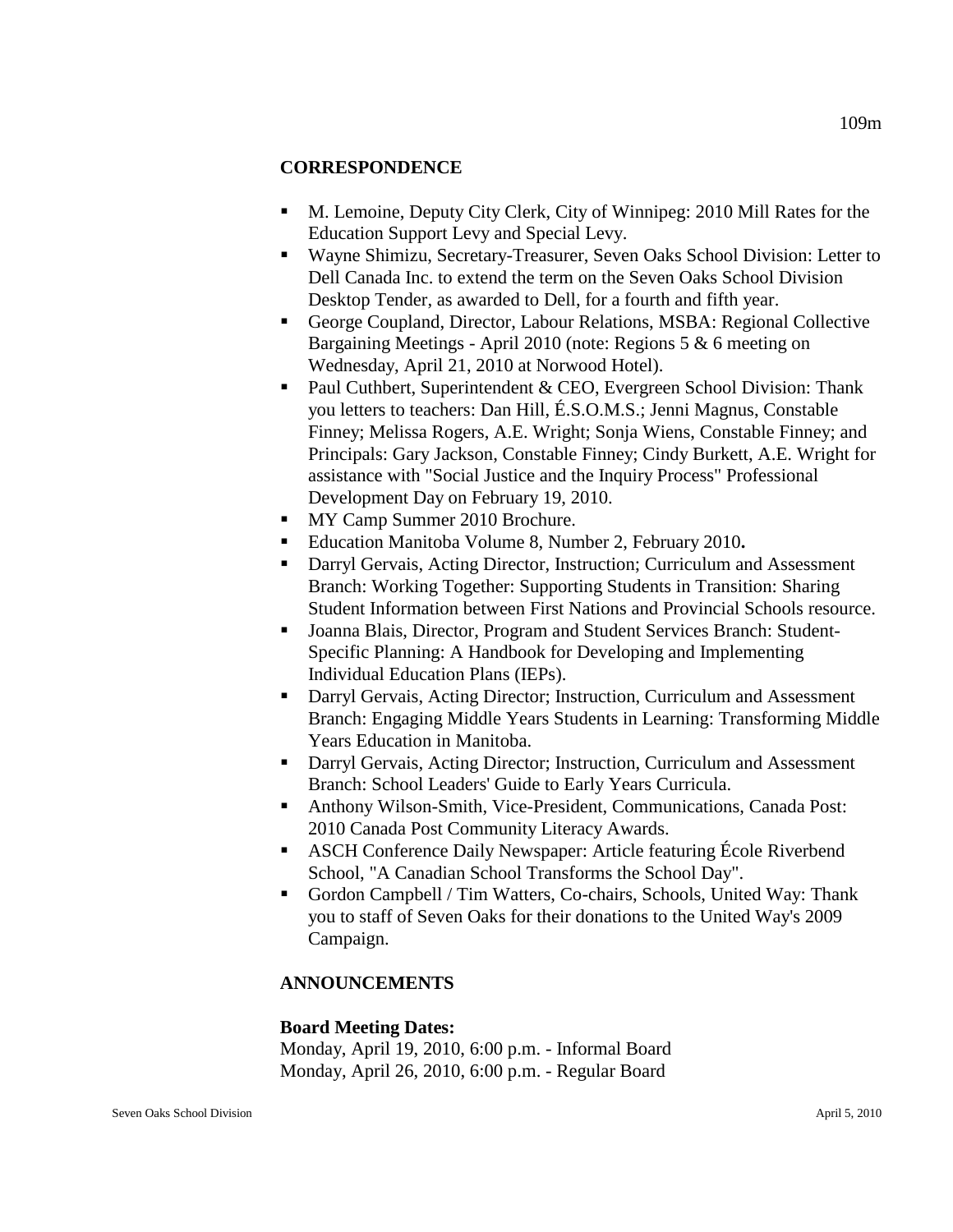## **ANNOUNCEMENTS**

Monday, May 10, 2010, 6:00 p.m. - Regular Board Monday, May 17, 2010, 6:00 p.m. - Informal Board Monday, June 7, 2010, 6:00 p.m. - Informal Board Monday, June 14, 2010, 6:00 p.m. – Regular Board

#### **Board Retreat:**

Friday, May 28 and Saturday, May 29, 2010 - Board Retreat – Gimli, Manitoba.

#### **Long Service and Retirement Dinner**

Wednesday, June 9, 2010 – The Fairmont, 6:30 p.m.

#### **Graduations**

- Maples Collegiate Tuesday, June 22, 7:00 p.m. Centennial Concert Hall.
- West Kildonan Collegiate Wednesday, June 23, 7:00 p.m. Centennial Concert Hall.
- Garden City Collegiate Thursday, June 24, 7:00 p.m. Centennial Concert Hall.

## **10-137 – Moved to Committee of the Whole at 9:00 p.m.**

Ruggles/Juan That the Board here returned to the Committee of the Whole at 9:00 p.m.

**Carried**

Trustee Myskiw in the Chair.

The following matters were received as information:

- **Draft Board Retreat Agenda.**
- **Instrument Rentals.**
- West Kildonan Collegiate Field Lacrosse.
- **West St. Paul Treatment Plant Update.**
- **Manitoba School Boards Association.**
- School Bus Tender Information.

Trustee Sarbit in the Chair.